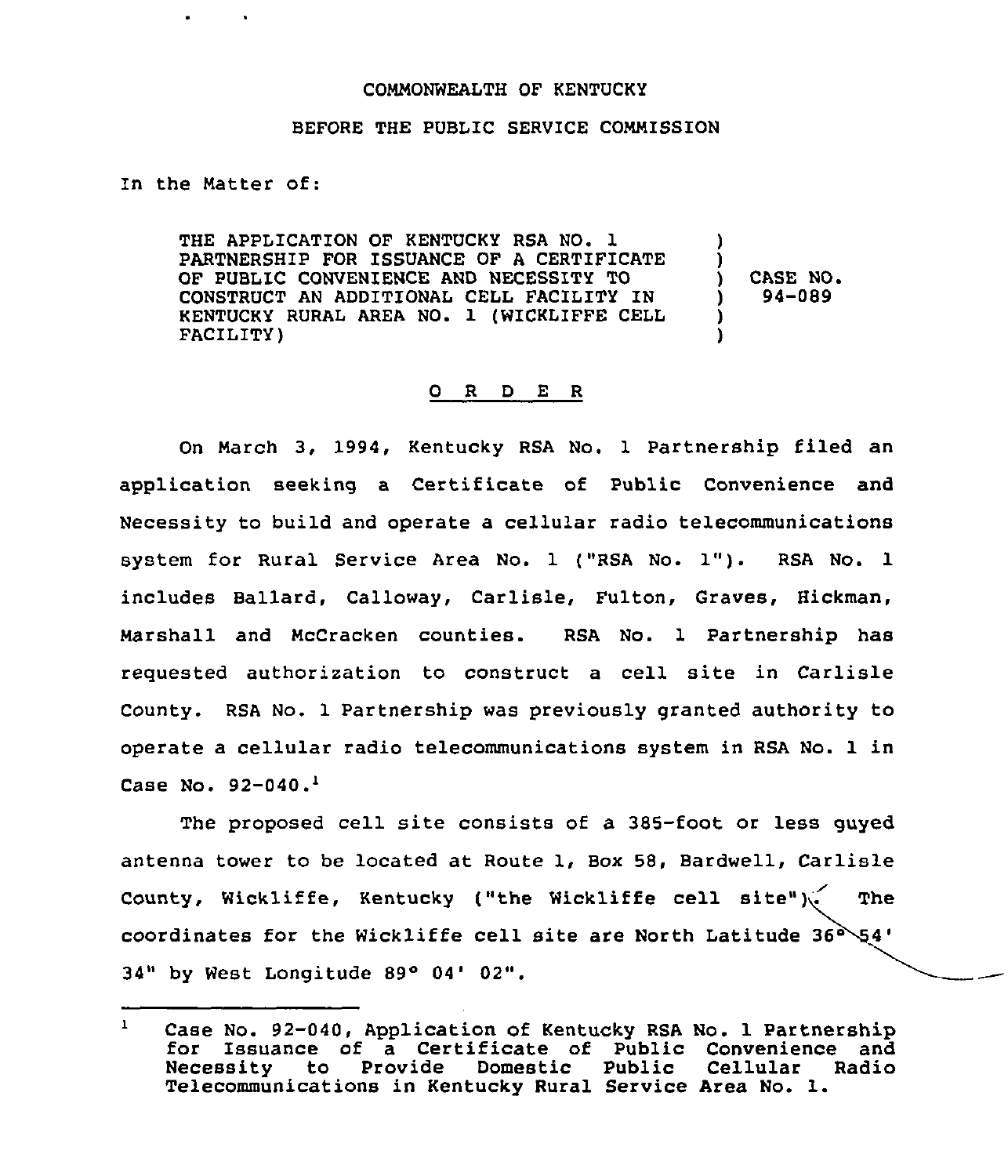RSA No. 1 Partnership has provided information regarding the structure of the tower, safety measures, and antenna design criteria for the Wickliffe cell site. Based upon the application, the design of the tower and foundation appears to meet the criteria of the Building Officials and Code Administrators International, Inc. National Building Code with reference to earthquakes, winds, and tornadoes.

Pursuant to KRS 100.324(1), the Wickliffe cell site's construction is exempt from local zoning ordinances. RSA No. 1 Partnership has filed applications with the Federal Aviation Administration ("FAA"), and the Kentucky Airport Zoning Commission ("KAZC") seeking approval for the construction and operation of the Wickliffe cell site. These applications are still pending.

Kentucky RSA No. 1 Partnership has filed notices verifying that each property owner within 500 feet of the Wickliffe cell site has been notified of the pending construction. The notice solicited any comments and informed the property owners or residents of their right to intervene. On Narch 21, 1994, the Commission received a letter of protest from Nary and Edward Todd. The Todds informed the Commission that they were concerned that the tower was not going to be built on their property. On March 25, 1994, the Todds were informed that the Commission could not select the location where Kentucky RSA No. 1 Partnership must locate its tower. To date, no intervention requests have been received.

Pursuant to KRS 278.280, the Commission is required to determine proper practices to be observed when it finds, upon

 $-2-$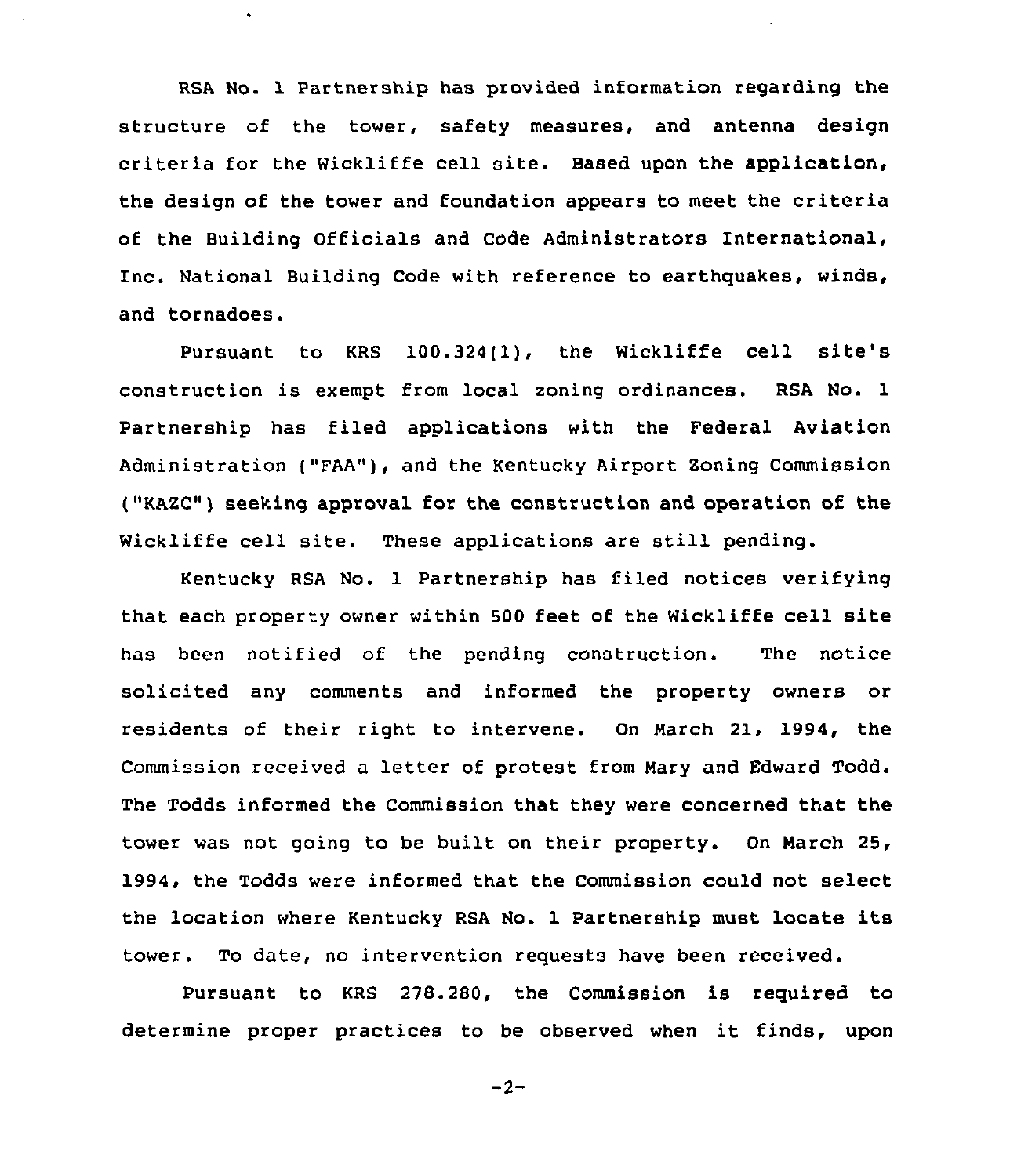complaint or on its own motion, that the facilities of any utility subject to its jurisdiction are unreasonable, unsafe, improper, or insufficient. To assist the Commission in its efforts to comply with this mandate, RSA No. 1 Partnership should notify the Commission if it does not use this antenna tower to provide cellular radio telecommunications services in the manner set out in its application and this Order. Upon receipt of such notice, the Commission may, on its own motion, institute proceedings to consider the proper practices, including removal of the unused antenna tower, which should be observed by RSA No. 1 Partnership,

The Commission, having considered the evidence of record and being otherwise sufficiently advised, finds that RSA No. 1 Partnership should be granted a Certificate of Public Convenience and Necessity to construct and operate the Wickliffe cell site in RSA No. <sup>1</sup> under its previously approved tariff.

IT IS THEREFORE ORDERED that:

1. RSA No. <sup>1</sup> Partnership be and it hereby is granted <sup>a</sup> Certificate of Public Convenience and Necessity to construct and operate the Wickliffe cell site.

2. RSA No. 1 Partnership shall file a copy of the final decisions regarding its pending FAA and KAZC applications for this cell site construction within 10 days of receiving these decisions.

3. RSA No. 1 Partnership shall immediately notify the Commission in writing, if, after the antenna tower is built and utility service is commenced, the tower is not used for <sup>a</sup> period of 3 months in the manner authorized by this Order.

$$
-3 -
$$